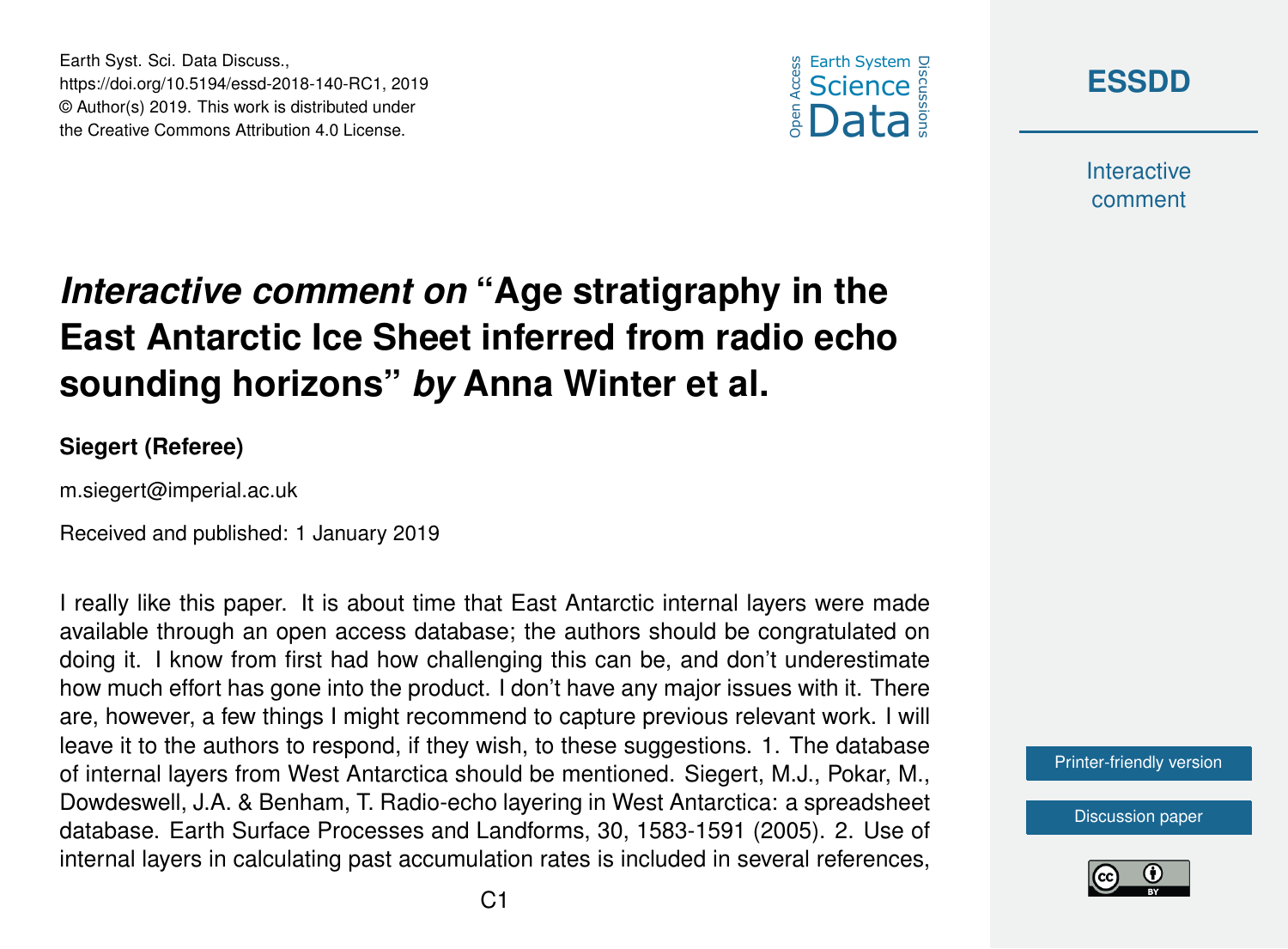but a these from East and West Antarctica are missing:

Siegert, M.J., Payne, A.J. Past rates of accumulation in central West Antarctica. Geophysical Research Letters, 31, (12), L12403 10.1029/2004GL020290 30 June 2004.

Siegert, M.J. Glacial-interglacial variations in central East Antarctic ice accumulation rates. Quaternary Science Reviews, 22, 741-750 (2003).

3. Use of internal layers in identifying interior ice-flow change. Whillans (1976) is mentioned, but this isn't: Siegert, M.J., Welch, B., Morse, D., Vieli, A., Blankenship, D.D., Joughin, I., King E.C., Leysinger Vieli, G.J.M.C., Payne, A.J., Jacobel, R. Ice flow direction change in interior West Antarctica. Science, 305, 1948-1951. 10.1126/science.1101072 (2004).

4. Exposure of blue ice from internal layers. This paper shows how internal layers can 'outcrop' revealing areas of negative mass balance (sublimation zones) creating blue ice: Siegert, M.J. Hindmarsh, R.C.A. & Hamilton, G.S. Evidence for a large region of surface ablation in central East Antarctica during the last ice age. Quaternary Research, 59, 114-121. (2003).

5. Early work on internal layers, which should be mentioned as we owe much to these early researchers: Clough, J.W. 1977. Radio-echo sounding: reflections from internal layers in ice sheets. Journal of Glaciology, 18, 3-14. Harrison, C.H., 1973. Radio echo sounding of horizontal layers in ice. Journal of Glaciology, 12, 383-397. Millar, D.H.M., 1981. Radio-echo layering in polar ice sheets and past volcanic activity. Nature, 292: 441-443. While some of this uncited work relates to my own, I feel the paper would benefit from including this earlier work in terms of the science behind layers and their usefulness. If the authors would like to include the SPRI layers from EAIS in the database, I'd be pleased to offer them.

Martin Siegert

**Interactive** comment

[Printer-friendly version](https://www.earth-syst-sci-data-discuss.net/essd-2018-140/essd-2018-140-RC1-print.pdf)

[Discussion paper](https://www.earth-syst-sci-data-discuss.net/essd-2018-140)



Interactive comment on Earth Syst. Sci. Data Discuss., https://doi.org/10.5194/essd-2018-140,